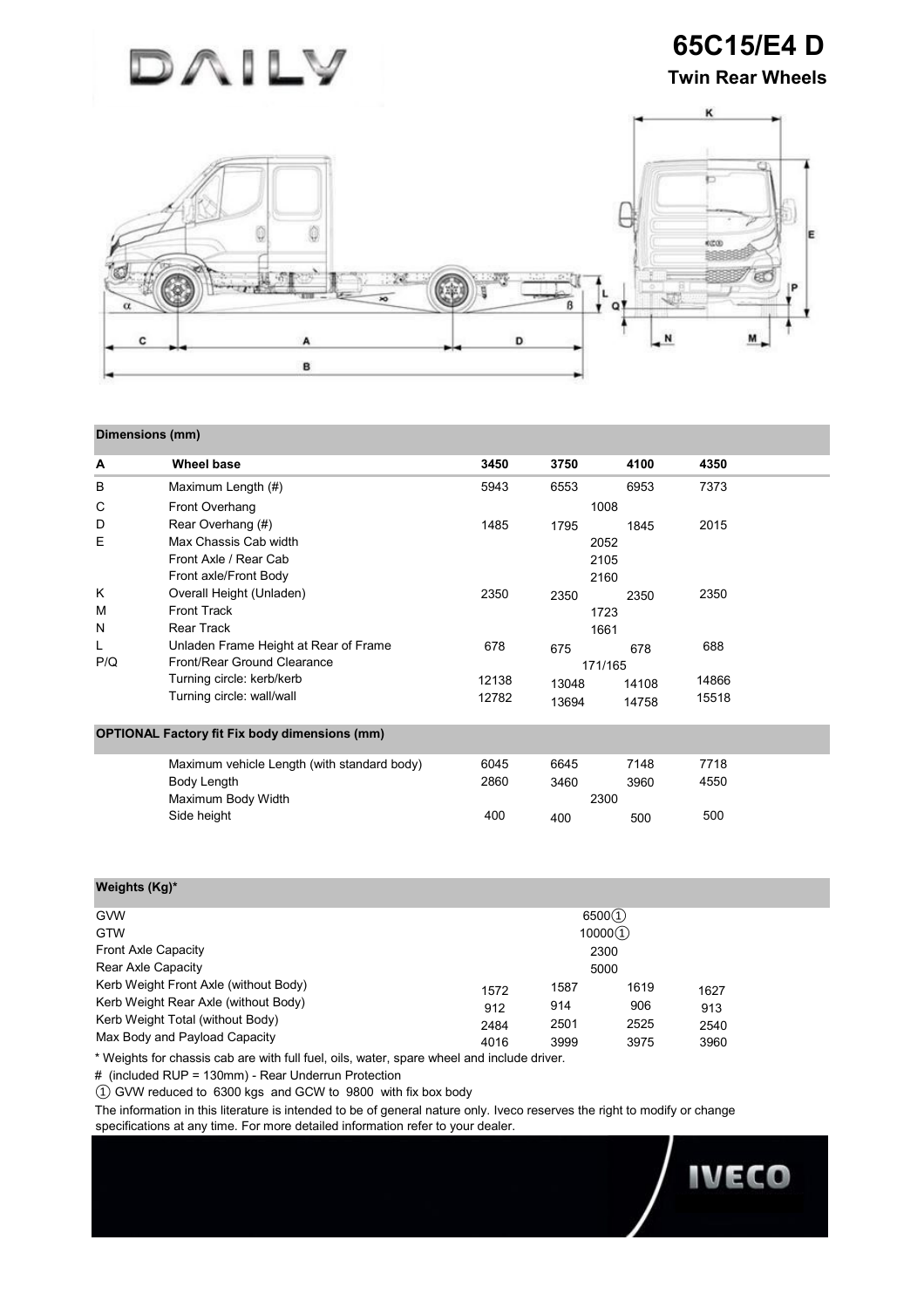

## **ENGINE**

Type: F1CE3481J - 4 stroke diesel cycle-Watercooled - 16 valves (4 per cylinder)

- DOHC - High Pressure Common Rail direct injection + EDC

- Turbocharger and intercooler + Wastegate - Cast-iron engine block withaluminium cylinder head - Suspended Oil Sump - Dual mass flywheel.

Integrated Vacuum and Steering Pumps. Glow plugs. Blow-by system. **Basic data**

| Number of Cylinders       | 4 Vertical In Line                      |
|---------------------------|-----------------------------------------|
| Bore x Stroke             | 95.8 mm x 104 mm                        |
| <b>Total Displacement</b> | 2998 cm3                                |
| <b>Maximum Output</b>     | 146 hp (107 kW) at $3000 \div 3500$ rpm |
| Maximum Torque            | 350 Nm at 1400÷2600 rpm Emission        |
| according Euro 3.         |                                         |

## **TRANSMISSION**

Six speeds Overdrive, synchromeshed manual transmission.

Push/Pull cable control. Gear Lever on Dashboard.

Performance rating (calculated value with standard tyres and axle ratio):

| Gear        | Gear Ratio | Maximum Geared<br>Speed (Km/h) | Gradeability<br>at GVW $(%)$ |  |
|-------------|------------|--------------------------------|------------------------------|--|
| $1^\circ$ : | 5.37       | $- -$                          | > 35                         |  |
| $6^\circ$ : | 0.79       | 120                            | --                           |  |

# **Power Take-Off**

Facility for side mounted PTO. Maximum torque output: 180 Nm.

External Diameter: 279,5 mm (11").

"C"- Section steel longitudinal side and turn indicators lights. members and tubular cross members. **BRAKING SYSTEM** All new dash board with improved / 2x48 - Analogue Electronic Speedometer

L.H.D., hydraulically assisted, rack Floating disc caliper with auto wear Light Indicator

Independent wheels. brake system. The clock of the clock

Semi-elliptic leaf springs and rubber. rebound bumpers.  $\blacksquare$  Pressed steel unitary construction filler on cab pillar, with key lock. Anti-roll bar is Standard. **body mounted on rubber bushes.** Front recovery eye. **Shock Absorbers Exhaust pipe Windscreen.** Exhaust pipe with manifold longitudi-Front and rear heavy duty hydraulic - Cabin doors with large storage pockets. -nally positioned on the right side

Rigid, bevel and crown, single reduction. **ABS+EBD STANDARD** vehicle functions. Axle Ratio Standard: 4,556 All lighting an signals EEC std. All lighting an signals EEC std.

**Front** Load index: 118/116 Windshield Wipers

torsion bar. Anti-roll bar is Standard. **- 6 + 1** person semi-forward type **Other equipment** 

Single dry plate hydraulic. CAN Bus digital communication line. duty cloth.<br>
External Diameter: 279,5 mm (11"). Battery: 12V - 110 Ah Cloth Call seats with headrest+safety belts Alternator: 110A - Cutside Rear view mirrors on both

(Fe 420, Dimensions 184x69x5) Ventilated Disc brakes front and rear. storage, cup holders,

**Service and Emergency Counter Exercise 2 Figures** - Electronic Rev Counter

**STEERING Dual circuit with vacuum servo.** - Fuel Level Indicator with Reserve

and pinion type. **According the Contract Adjustment.** Brake level pad **Figure Water Temperature Indicator** and pri Steering wheel Ø 390mm, lock. front / rear wear indicators. with High Temperature Indicator Light

Asbestos free pads - Digital Display with:

**FRONT AXLE** Emergency brake built into the service - Kilometer Counter (Trip and Total)

**Parking Brake - Instrument Light Dimmer Switch** 

**Rear** Crew cabin (Driver + 2 Passengers) in Spare wheel under rear overhang.<br>Semi-elliptic leaf springs and rubber front and 4 in rear. 100 lts shaped fuel tank, with fuel

telescopic shock absorbers.  $-2+2$  rear cabin doors + sliding windows. with stub-pipe outlet placed within - Cabin flooring covered in one piece the side members.

## **External Badge: 65 - 150**

**REAR AXLE** Manual brake operating on rear wheels. Indicator lights to monitor all

### **WHEELS / TYRES (Standard)** Glove/storage compartments. **SUSPENSION**  Tyres: (6+1 spare) 225/75R16 Climate Control (Hot/ Fresh air)

| New QUAD-TOR incorporating | Wheels: | 6 JK - 16H | Cab Locking with remote control. |
|----------------------------|---------|------------|----------------------------------|
| torsion bar.               | CAB     |            |                                  |

synthetic mat. Adjustable sun visors. - Rear panel with small window.

**65C15/E3 D Twin Rear Wheels**



- 4 passenger bench seat in rear

with built in storage box. - Driver seat adjustable for height, reach and rake wrap-around back **CLUTCH ELECTRICAL SYSTEM SUPPORT UPHOLSTER SUPPORT UPHOLSTER EXECUTE:** 

**FRAME Starter motor output: 2.3 kW.** sides + integrated wide-angle mirror

Anti corrosion process with full Brake Dim. Front Rear Closed dash top storage. cataphoretic dipping & galvanized box Disc Ø mm. 301 306 COMFORT - new cluster with: sections. Brake Calipers (n°xmm): 2x60